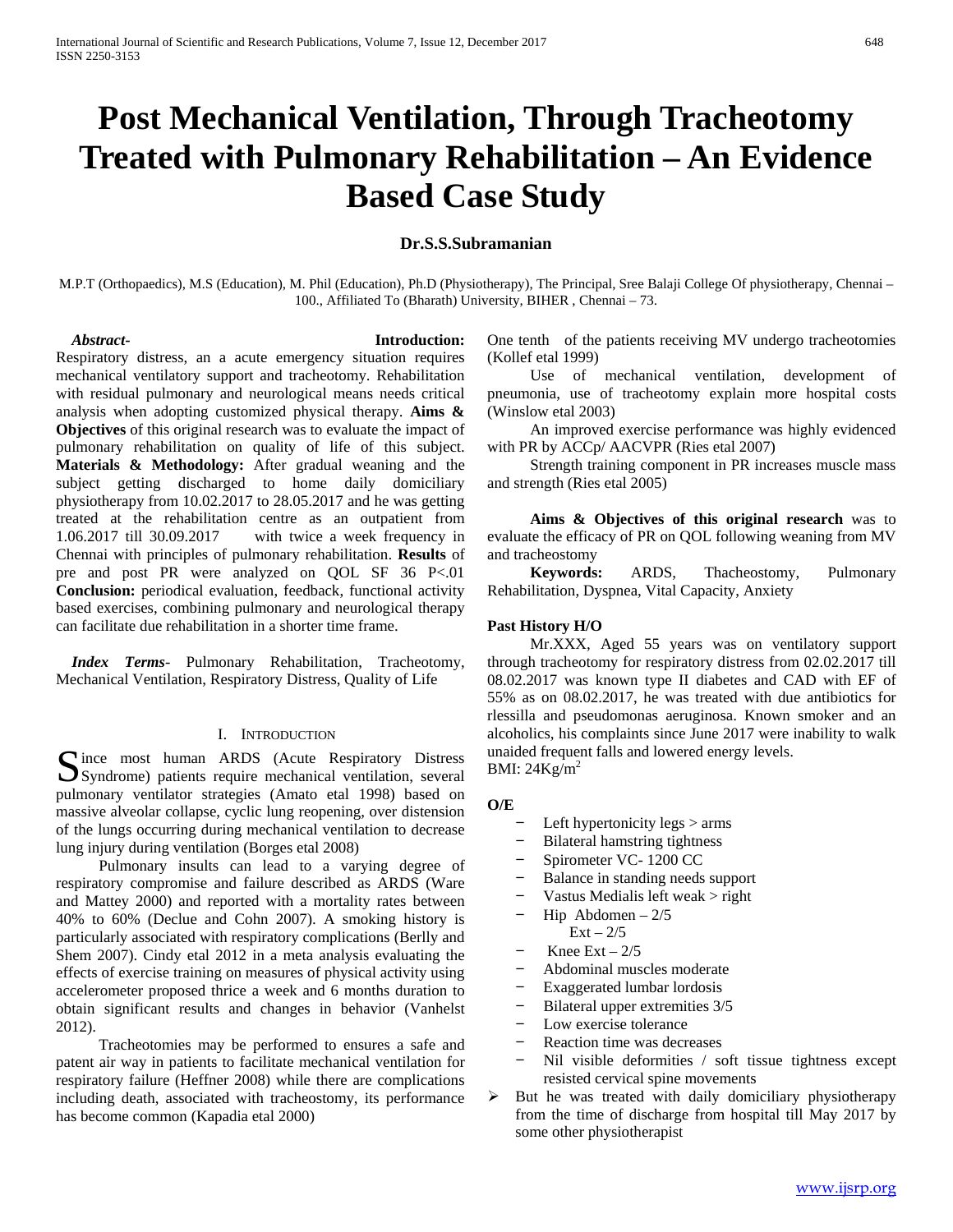$\triangleright$  And he has been attending this centre and is treated by the author with weekly twice frequency during the period from June to September 2017

| <b>Problem Identified</b>                                                                                                                               | <b>Exercises</b>                                                                                                                                            | <b>Outcome Measures</b>                                                                                                                               |  |
|---------------------------------------------------------------------------------------------------------------------------------------------------------|-------------------------------------------------------------------------------------------------------------------------------------------------------------|-------------------------------------------------------------------------------------------------------------------------------------------------------|--|
| <b>June 2017</b><br>I.<br>Dyspnea on exertion<br>Motor power of LE 2/5<br>П.<br>III.<br>Balance disturbance<br>IV.<br>Fatigue on mild exertion          | Incentive Spirometer<br>Ι.<br>$\Pi$ .<br>Active exercises with mild<br>resistance in all postures<br>1 set of 10 exercises with rest 15<br>minutes duration | moderate<br><b>Outcome</b><br>measures<br>reduction in fatigue, able to walk with<br>confidence still wobbly and fear of<br>fall, requires monitoring |  |
| <b>July 2017</b><br>2 occasions had fallen down<br>Vital capacity was 1200 CC<br>➤                                                                      | Physioball based Pilates exercises<br>started, balance training 2 set of 15<br>exercises 3 repetitions 20 minutes                                           | Started attending office and regular<br>walking<br>for<br>10<br>minutes<br>with<br>monitoring                                                         |  |
| <b>August 2017</b><br>Getting up and down from low level<br>chair findings tough<br>Anxiety in open environment.<br>➤                                   | Floor level exercises with core<br>➤<br>strengthening of upper and<br>for<br>extremities<br>lower<br>- 5<br>repetitions, 20 exercises 25<br>minutes         | Able to drive car, social activities he<br>has started with improved confidence,<br>walking duration was increased 20<br>minutes                      |  |
| September 2017<br>Coming down the steps, ramps, has<br>➤<br>difficulty<br>New places, surfaces balance, with<br>➤<br>fear he gets disturbed for walking | Dynamic resistance in standing,<br>sitting on ball manually and using<br>Physioball with 5 repetitions: Set of<br>20 exercises 30 minutes duration          | Vital capacity was 3600 CC, level of<br>fatigue has come down, able to walk<br>on different surfaces and new places                                   |  |

# **Treatment & Clinical Prognosis**

# **Hypothetical Questions from this Case Study Were:**

- I. Pattern of prognosis post respiratory distress, treated with mechanical ventilation and tracheotomy later?
- II. Neurological rehabilitation on balance, motor power and functional activities how effective are factors involved and therapies available with evidence?
- III. Pulmonary rehabilitation evidenced clinical modalities and duration of prognosis and factors influencing?

Table on Results of Pre and Post – Rehabilitation of the subject with paired 't' test using SF 36 QOL questionnaire

|            | Jmc. | 'ost | $\sim$<br>עט | $\sim$<br>ىرى |      | ŋ    |
|------------|------|------|--------------|---------------|------|------|
| COPA<br>0C | 0ð   |      |              | . .           | 3.08 | < 01 |

- A. Spirometric values improve with physiotherapy as supported by (Divisi etal 2013) but few studies found no significant improvement with spirometer (Bobbio etal 2008). Patients who are liberated from MV and have their tracheotomies tubes removed have the best survival (Engoren etal 2003). Chatila etal 2001 who evaluated 25 survivors of a ventilator rehab unit found mild moderate in pairment in quality of life
- B. Inactivity leads to deconditioning, mainly caused by breathlessness, which can lead to an increased fear of exertion, avoidance of physical and social activities adding further isolation and depression accompanied by a reduced health related quality of life (Core Hay etal 2014). An RET with 2 years follow up where reduction in health care utilization with PR was recorded (Guell etal 2000). Muscular functional disorders are reversible with moderate to high intensity rehab exercises (Sala etal 1999) ie 60-80% peak work rate are sufficient to elicit adequate physiologic training effects in 30 minutes (Nici etal 2006). With endurance exercises of the leg muscles being the main focus (Bogdanis etal 2012) upper limb exercises should be incorporated to facilitate daily activities such as dressing, washing and carrying groceries (Nici etal 2006).
- C. Adherence to pulmonary rehabilitation by smokers remains less than that of ex smokers (Youg etal 1999). 6 weeks pulmonary rehab had low hospital admission in a one year follow up (Griffiths etal 2000). Griffiths etal 2000 reported PR to be cost effective and resulted in financial benefits.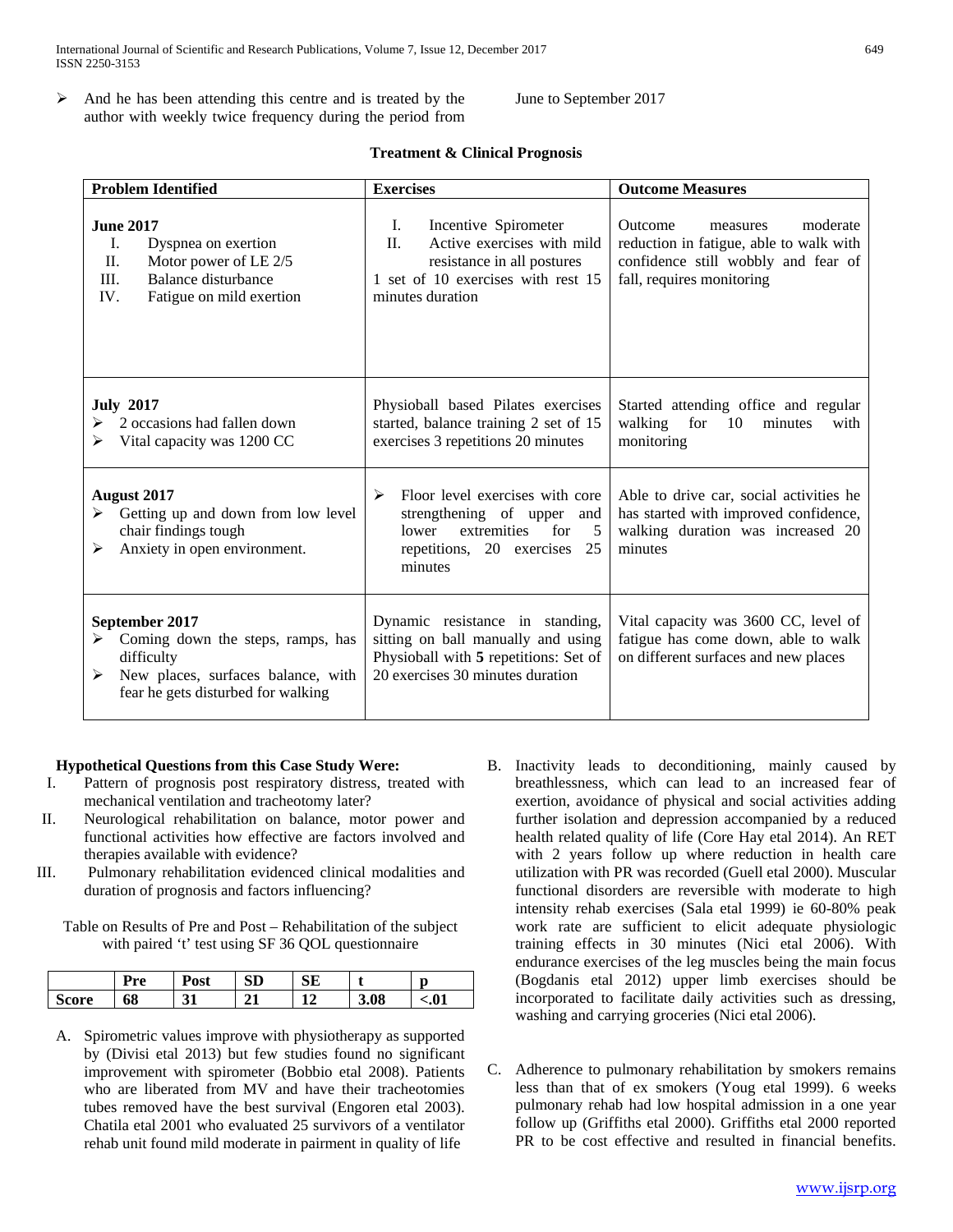Meta analysis (Sin etal 2003) have recommended with PR coming COPD subjects a highly significant St Georges respiratory questionnaire. Dyspnea relief with PR in grade a evidence was recorded by gold (Vestbo etal 2013) on chronic respiratory questionnaire. 6 months PR programs have shown with more successful outcomes (Guell etal 2000 and maintenance of benefits of PR such as physical activity and life style changes are important challenge for those who have undergone a comprehensive PR program (Ries etal 2003)

### II. CONCLUSION

 Weaning from mechanical ventilation through tracheotomy, post rehabilitation of the subject with due physiotherapeutic means requires synchronizing both cardio respiratory and neurological exercises. Proper evaluation with analysis and feed back from the subject ensures maximized achievement of quality of life.

 **Limitations of this research** study was being a single case study report, outcome measures were not measured wit PFT and shorter duration follow up was the main outcome of this original presentation.

 Further Studies on similar subjects with pulmonary and neurological deficit with larger sample size and more physical therapy variables can be carried out.

## **Critical analysis of this study findings:**

- a. Rehabilitation of balance, was not mentioned with evidence
- b. Lower extremity and core exercises were only done during first two months, here as upper extremities were exercised later period only
- c. Subject was able to drive car, walk independently for 20 minutes, ascending and descending stairs and his level of confidence has improved but anxiety prevails with beginning of any physical activity, which was unanswered
- d. Through vital capacity using incentive spirometer has improved to 5000cc, status of respiratory condition were not qualitatively evaluated using pulmonary function test in this subject

#### **REFERENCES**

- [1] Amato MB, Barbas CS, Medeiros DM, Magaldi RB, Schettino GP, Lorenzi-Filho G, et al. Effect of a protective-ventilation strategy on mortality in the acute respiratory distress syndrome. N Engl J Med. 1998;338:347–54. doi: 10.1056/NEJM199802053380602.
- [2] Borges JB, Carvalho CR, Amato MB. Ventilation strategies for acute lung injury and acute respiratory distress syndrome. J Am Vet Med Assoc. 2008;300:41. author reply 41–42.
- [3] Ware LB, Matthey MA. The acute respiratory distress syndrome. N Engl J Med. 2000;342:1334–1349.
- [4] Declue AE, Cohn LA. Acute respiratory distress syndrome in dogs and cats: A review of clinical findings and pathophysiology. J Vet Emerg Crit Care. 2007;17:340–347.
- [5] Berlly, MD; Kazuko Shem, MD Santa Clara Valley Medical Center, San Jose, California. Respiratory Management During the First Five Days After Spinal Cord Injury. J Spinal Cord Med. 2007;30:309–318
- [6] [Cindy Ng LW,](https://www.ncbi.nlm.nih.gov/pubmed/?term=Cindy%20Ng%20LW%5BAuthor%5D&cauthor=true&cauthor_uid=22194629) [Mackney J,](https://www.ncbi.nlm.nih.gov/pubmed/?term=Mackney%20J%5BAuthor%5D&cauthor=true&cauthor_uid=22194629) [Jenkins S,](https://www.ncbi.nlm.nih.gov/pubmed/?term=Jenkins%20S%5BAuthor%5D&cauthor=true&cauthor_uid=22194629) [Hill K.](https://www.ncbi.nlm.nih.gov/pubmed/?term=Hill%20K%5BAuthor%5D&cauthor=true&cauthor_uid=22194629) Does exercise training change physical activity in people with COPD? A systematic review and meta-analysis. [Chron Respir Dis.](https://www.ncbi.nlm.nih.gov/pubmed/22194629) 2012 Feb;9(1):17-26.
- [7] Vanhelst J, Mikulovic J, Bui-Xuan G, et al. Comparison of two ActiGraph accelerometer generations in the assessment of physical activity in free living conditions. BMC Res Notes. 2012;5:187.
- [8] Heffner JE. Tracheostomy decannulation: marathons and finish lines. Crit Care 2008;12(2):128
- [9] Kapadia FN, Bajan KB, Raje KV. Airway accidents in intubated intensive care patients: an epidemiological study. Crit Care Med. 2000;28:659–664.
- [10] Kollef MH, Ahrens TS, Shannon W. Clinical predictors and outcomes for patients requiring tracheostomy in the intensive care unit. Crit Care Med 1999;27(9):1714-1720.
- [11] Winslow C, Rozovsky J. Effect of spinal cord injury on the respiratory system. Am J Phys Med Rehabil 2003;82(10):803–14
- [12] [Ries AL,](https://www.ncbi.nlm.nih.gov/pubmed/?term=Ries%20AL%5BAuthor%5D&cauthor=true&cauthor_uid=17494825) [Bauldoff GS,](https://www.ncbi.nlm.nih.gov/pubmed/?term=Bauldoff%20GS%5BAuthor%5D&cauthor=true&cauthor_uid=17494825) [Carlin BW,](https://www.ncbi.nlm.nih.gov/pubmed/?term=Carlin%20BW%5BAuthor%5D&cauthor=true&cauthor_uid=17494825) [Casaburi R,](https://www.ncbi.nlm.nih.gov/pubmed/?term=Casaburi%20R%5BAuthor%5D&cauthor=true&cauthor_uid=17494825) [Emery CF,](https://www.ncbi.nlm.nih.gov/pubmed/?term=Emery%20CF%5BAuthor%5D&cauthor=true&cauthor_uid=17494825) [Mahler](https://www.ncbi.nlm.nih.gov/pubmed/?term=Mahler%20DA%5BAuthor%5D&cauthor=true&cauthor_uid=17494825)  [DA,](https://www.ncbi.nlm.nih.gov/pubmed/?term=Mahler%20DA%5BAuthor%5D&cauthor=true&cauthor_uid=17494825) [Make B,](https://www.ncbi.nlm.nih.gov/pubmed/?term=Make%20B%5BAuthor%5D&cauthor=true&cauthor_uid=17494825) [Rochester CL,](https://www.ncbi.nlm.nih.gov/pubmed/?term=Rochester%20CL%5BAuthor%5D&cauthor=true&cauthor_uid=17494825) [Zuwallack R,](https://www.ncbi.nlm.nih.gov/pubmed/?term=Zuwallack%20R%5BAuthor%5D&cauthor=true&cauthor_uid=17494825) [Herrerias C.](https://www.ncbi.nlm.nih.gov/pubmed/?term=Herrerias%20C%5BAuthor%5D&cauthor=true&cauthor_uid=17494825) Pulmonary Rehabilitation: Joint ACCP/AACVPR Evidence-Based Clinical Practice Guidelines. [Chest.](https://www.ncbi.nlm.nih.gov/pubmed/17494825) 2007 May;131(5 Suppl):4S-42S.
- [13] Ries AL, Make BJ, Lee SM, et al. National Emphysema Treatment Trial Research Group The effects of pulmonary rehabilitation in the national emphysema treatment trial. Chest. 2005;128(6):3799–3809.
- [14] Divisi D,Di Francesco C,Di Leonardo G,Crisci R (2013). Preoperative pulmonary rehabilitation in patients with lung cancer and chronic obstructive pulmonary disease. Eur J Cardiothorac Surg, 43:293-6.
- [15] [Bobbio A,](https://www.ncbi.nlm.nih.gov/pubmed/?term=Bobbio%20A%5BAuthor%5D&cauthor=true&cauthor_uid=18006327) [Chetta A,](https://www.ncbi.nlm.nih.gov/pubmed/?term=Chetta%20A%5BAuthor%5D&cauthor=true&cauthor_uid=18006327) [Ampollini L,](https://www.ncbi.nlm.nih.gov/pubmed/?term=Ampollini%20L%5BAuthor%5D&cauthor=true&cauthor_uid=18006327) [Primomo GL,](https://www.ncbi.nlm.nih.gov/pubmed/?term=Primomo%20GL%5BAuthor%5D&cauthor=true&cauthor_uid=18006327) [Internullo E,](https://www.ncbi.nlm.nih.gov/pubmed/?term=Internullo%20E%5BAuthor%5D&cauthor=true&cauthor_uid=18006327) [Carbognani](https://www.ncbi.nlm.nih.gov/pubmed/?term=Carbognani%20P%5BAuthor%5D&cauthor=true&cauthor_uid=18006327)  [P,](https://www.ncbi.nlm.nih.gov/pubmed/?term=Carbognani%20P%5BAuthor%5D&cauthor=true&cauthor_uid=18006327) [Rusca M,](https://www.ncbi.nlm.nih.gov/pubmed/?term=Rusca%20M%5BAuthor%5D&cauthor=true&cauthor_uid=18006327) [Olivieri D.](https://www.ncbi.nlm.nih.gov/pubmed/?term=Olivieri%20D%5BAuthor%5D&cauthor=true&cauthor_uid=18006327) Preoperative pulmonary rehabilitation in patients undergoing lung resection for non-small cell lung cancer. Eur J [Cardiothorac Surg.](https://www.ncbi.nlm.nih.gov/pubmed/18006327) 2008 Jan;33(1):95-8. Epub 2007 Nov 19.
- [16] [Engoren M,](https://www.ncbi.nlm.nih.gov/pubmed/?term=Engoren%20M%5BAuthor%5D&cauthor=true&cauthor_uid=14718444) [Arslanian-Engoren C,](https://www.ncbi.nlm.nih.gov/pubmed/?term=Arslanian-Engoren%20C%5BAuthor%5D&cauthor=true&cauthor_uid=14718444) [Fenn-Buderer N.](https://www.ncbi.nlm.nih.gov/pubmed/?term=Fenn-Buderer%20N%5BAuthor%5D&cauthor=true&cauthor_uid=14718444) Hospital and long-term outcome after tracheostomy for respiratory failure. [Chest.](https://www.ncbi.nlm.nih.gov/pubmed/14718444) 2004 Jan;125(1):220-7.
- [17] Chatila, W, Keimer, DT, and Criner, GJ. Quality of life in survivors of prolonged mechanical ventilatory support. Crit Care Med. 2001; 29: 737– 742
- [18] Corhay Delphine Nguyen Dang Hélène Van Cauwenberge Renaud Louis. Pulmonary rehabilitation and COPD: providing patients a good environment for optimizing therapy. International Journal of COPD, 2014:9 27–39
- [19] Guell R, Casan P, Belda J, et al. Long-term effects of outpatient rehabilitation of COPD: A randomized trial. Chest. 2000;117(4):976–983.
- [20] Sala E, Roca J, Marrades RM, et al. Effects of endurance training on skeletal muscle bioenergetics in chronic obstructive pulmonary disease. Am J Respir Crit Care Med. 1999;159(6):1726–1734.
- [21] Nici L, Donner C, Wouters E, Zuwallack R, Ambrosino N, Bourbeau J, Carone M, Celli B, Engelen M, Fahy B, Garvey C, Goldstein R, Gosselink R, Lareau S, MacIntyre N, Maltais F, Morgan M, O'Donnell D, Prefault C, Reardon J, Rochester C, Schols A, Singh S, Troosters T. American Thoracic Society/European Respiratory Society statement on pulmonary rehabilitation. Am J Respir Crit Care Med. 2006;173:1390–1413. doi: 10.1164/rccm.200508-1211ST.
- [22] Bogdanis. Effects of physical activity and inactivity on muscle fatigue. Frontiers in Physiology | Striated Muscle Physiology. 2012; 3: 142, PP: 1- 15
- [23] Young, M. Dewse, W. Fergusson, J. KolbeRespiratory rehabilitation in chronic obstructive pulmonary disease: predictors of nonadherence. Eur Respir J, 13 (4) (1999), pp. 855-859
- [24] Griffiths TL, Burr ML, Campbell IA, et al. Results at 1 year of outpatient multidisciplinary pulmonary rehabilitation: a randomised controlled trial. Lancet. 2000;355(9201):362–368.
- [25] Sin DD, McAlister FA, Man SF, Anthonisen NR. Contemporary management of chronic obstructive pulmonary disease: scientific review. JAMA. 2003;290(17):2301–2312.
- [26] Vestbo J,Vogelmeier C,Small M,Higgins V. Understanding the GOLD 2011 Strategy as applied to a real-world COPD population. Respir Med*. 2014;108(5):729-736.*